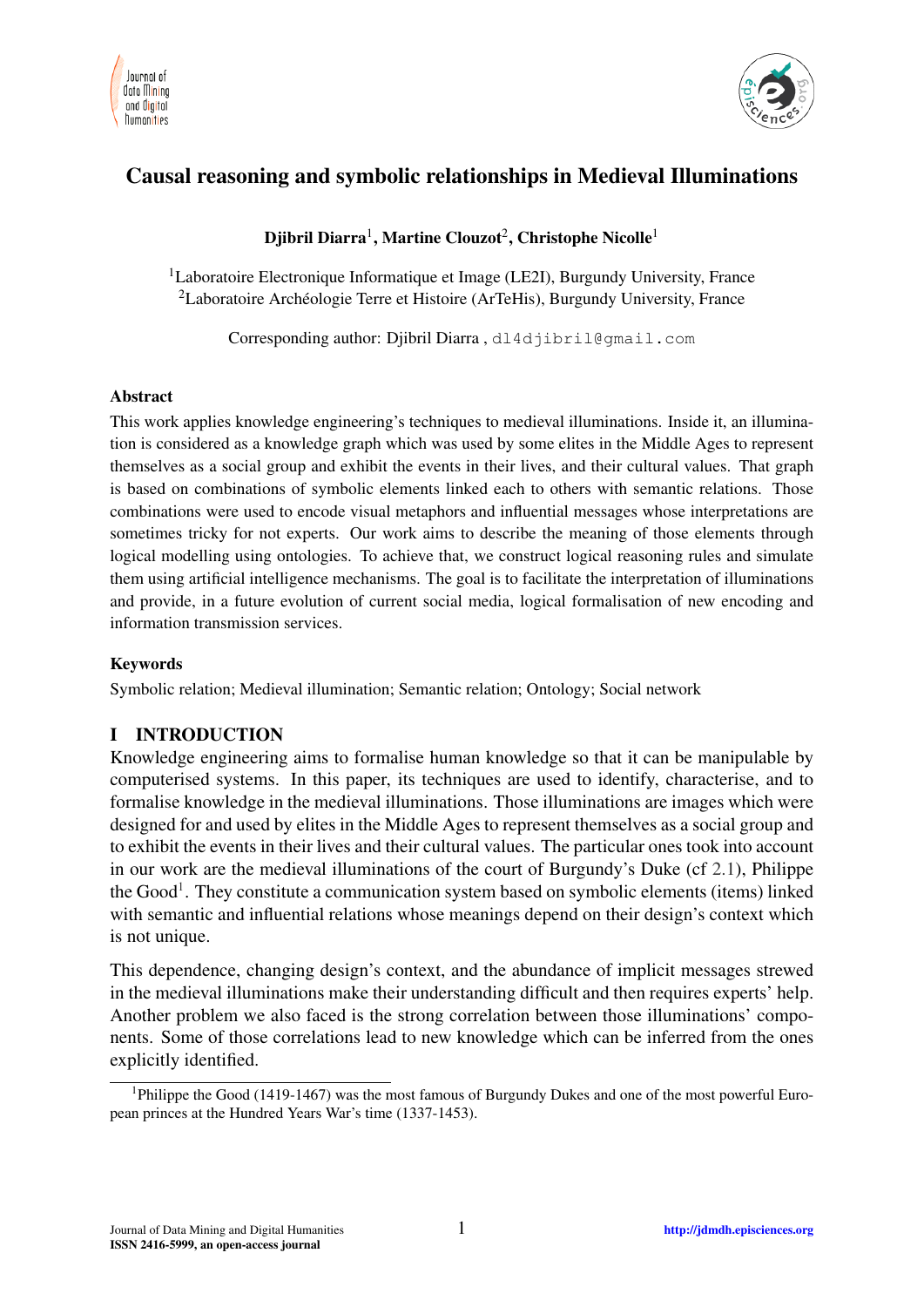## 1.1 Research Objectives and Contributions

To tackle those problems, we propose to specify and formalise the medieval illuminations' components (symbolic elements, semantic relations, and their meanings) in a knowledge graph which is close to the one which represents current online social networks. Moreover, we are developing a framework based on artificial intelligence mechanisms in order to highlight their implicit meanings and aid to understand them.

Beyond a simple taxonomic modelling, we give more expressivity to the built ontology thanks to the combination of illuminations' components in some reasoning rules which allows our computerised system to reason on the ontology's elements in order to discover new implicit knowledge. Through that system, the experts can express their knowledge about those illuminations and then help in their well understanding by others.

Regard to those objectives, the contributions of our work are double:

- improvement of online social networks: the knowledge graph of our illuminations shows that they have similarities with the current online social networks. Then, the structural comparison between the two graphs could help to improve the current social media's one (e.g. the structural representation of users in order to improve privacy or make a user's social influence evaluation more qualitative);
- digitalisation of cultural heritage's data: the application of knowledge engineering's techniques on the data contained in the illuminations, through the data representation, their storage, integration into other data, and their reuse by computerised system and the aid of artificial intelligence mechanisms in the highlighting of the implicit meaning of illuminations' components could be very helpful for the performances of professionals in the cultural heritage.

### 1.2 Organisation of the document

The rest of this paper is organised as follow. Section [II](#page-1-0) briefly presents our vision on social media and shows the correlation between medieval illuminations and social media, through a detail of their historical context and principle of design. Section [III](#page-3-0) presents some backgrounds of our study. In section [IV,](#page-5-0) an ontological model of illuminations, some examples of formalised semantic relations and textual metaphors are shown as well as an interface of our framework for illuminations' annotation. And section [V](#page-10-0) concludes and gives some future works.

## <span id="page-1-0"></span>II SOCIAL NETWORK AND MEDIEVAL ILLUMINATIONS

Social networks are the subject of many academic and industrial research projects which deal with different aspects of them: social relations analysis [\[Wasserman and Faust,](#page-11-0) [1994,](#page-11-0) [Raad,](#page-11-1) [2011\]](#page-11-1), sentiment analysis on social network [\[Martínez-Cámara et al.,](#page-11-2) [2014\]](#page-11-2), implicit communities discovery in social networks [\[Leprovost et al.,](#page-11-3) [2012\]](#page-11-3), profiles extraction in social network [\[Ramiandrisoa and Mothe,](#page-11-4) [2017\]](#page-11-4), information dissemination on social networks [\[Bakshy](#page-10-1) [et al.,](#page-10-1) [2012\]](#page-10-1), etc. All those works require a large and diversified set of information in different contexts where a social network is considered as a set of relationships which involve regular social interactions between social entities (individuals, organisations, companies, regions, countries, etc) [\[Wasserman and Faust,](#page-11-0) [1994\]](#page-11-0). Those relationships are based on acquaintance, collaboration, collegiality, friendship, etc. They can be direct relationships (an entity  $A$  has a direct relationship with an entity  $B, A \rightarrow B$ ) or indirect  $(A \rightarrow B \rightarrow \dots \rightarrow X$ , so  $A \rightarrow X$ ); symmetric relationships  $(A \to B$  implies  $B \to A$ ) or asymmetric relationships  $(A \to B$  does not involve  $B \to A$ ). Regardless of the type, every social network is maintained by the sharing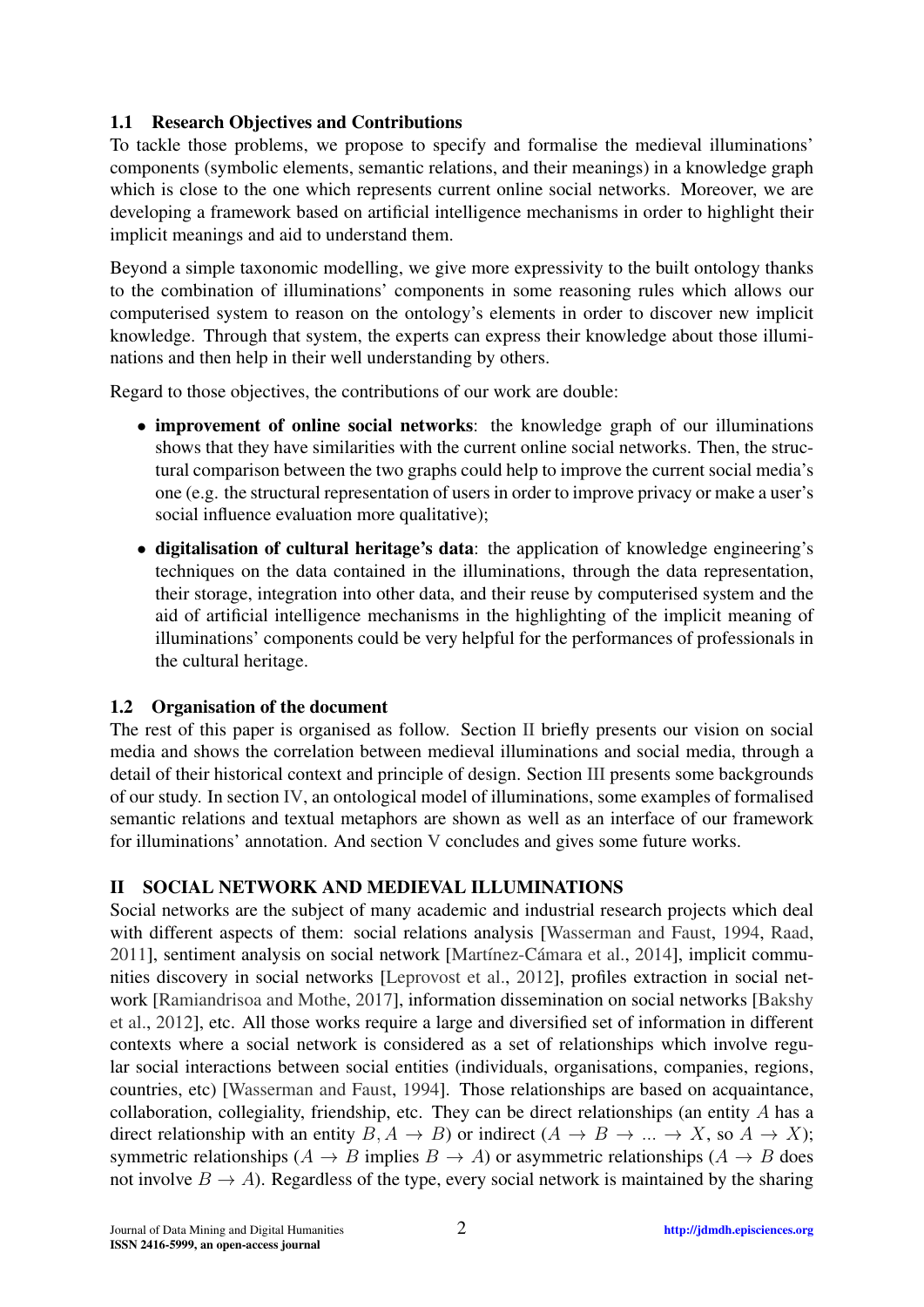of resources which can be material (e.g. money, livestock, food, equipment, weapons, etc.) or not (e.g. information, strategies, decisions, mood, activities, etc.). The more the reactions of members on the shared resources are high in the network, the more important it becomes. This sharing of resources is one of the fundamental characteristics of every social network either it is represented by a real-life community or by a virtual community: website on the internet such as Facebook<sup>[2](#page-2-1)</sup>, LinkedIn<sup>[3](#page-2-2)</sup>, Viadeo<sup>[4](#page-2-3)</sup>, Twitter<sup>[5](#page-2-4)</sup>. In the last case, we call the representation of the social network by social media.

To sum up, a social media is a set of representations (avatars) of individuals or moral people who share texts, images, documents, videos or other media in online computerised platforms within which they are encouraged to interact each with others publicly or in private using the disseminated information. Most of the current social media are structured around the selfvaluation of users in a virtual world they consider as theirs.

#### <span id="page-2-0"></span>2.1 Illumination: definition and principles of design

This representation of *"me"* and *"my"* environment is known in human history. The rock paintings illustrated a vision which was published through horizontal support, writing or drawing (opposite to oral dissemination, called vertical). In the Middle Ages, to communicate with the elites, the illuminations were developed in books. An illumination is a fixed painting, made with gold or other precious material on parchments (usually tanned leather of animals) in medieval manuscripts [\[De Hamel,](#page-10-2) [1994,](#page-10-2) [Calkins,](#page-10-3) [1983\]](#page-10-3). It is a codified representation to value its sponsor's personality and to spread explicit and implicit messages for him. This codification can be represented as a graph, which describes the illuminations' components, structured using topological position, hierarchical, semantic and metaphorical relations (e.g. the representation of animal to express a human moral value). Those latter are particularly abundant in the illuminations we are studying: the ones of the court of Burgundy's Duke.

The Duke's court was an aristocratic micro-society composed of a set of entities including the Duke himself, the earl (his eldest son), the Duchess, their wide family, the ecclesiastics (bishop, clerics), the advisors and some knights. Its territory was vast from the south of actual Burgundy to Amsterdam partially made of rural areas but also urban areas (Brussels, Bruges, Gant, Dijon, Lille, etc.). Different social groups in the network of the court (bankers, shopkeepers, academics, townspeople, etc.) operated in more or less wide networks [\[Clouzot et al.,](#page-10-4) [2015\]](#page-10-4). The illumination in figure [1](#page-3-1) is an example of those networks. It is composed of the Duke, his son, advisors and some knights. They constituted a closed social network symbolised by the golden fleece necklace.

In those illuminations, some objects, characters or images as a whole are considered as a sign which works as a metaphor or sometimes stronger than a metaphor. They constituted a communication channel which goes from the sponsor (the Duke for example), the author (illuminator) or the copyist of the manuscript to the target (the Duke, a politician, king/queen or other noble). The themes depicted within them express the sponsor's values, his social rank, cultural values, family or his society in the past, the present, and the future (after death). Therefore, they aim to spread messages, idealised relationships such as political power, religious values and to give an ideological representation of the sponsor although they served to illustrated scenes of events

<span id="page-2-1"></span><sup>2</sup><www.facebook.com>

<span id="page-2-2"></span><sup>3</sup><www.linkedin.com>

<span id="page-2-3"></span><sup>4</sup><www.viadeo.com>

<span id="page-2-4"></span><sup>5</sup><https://twitter.com>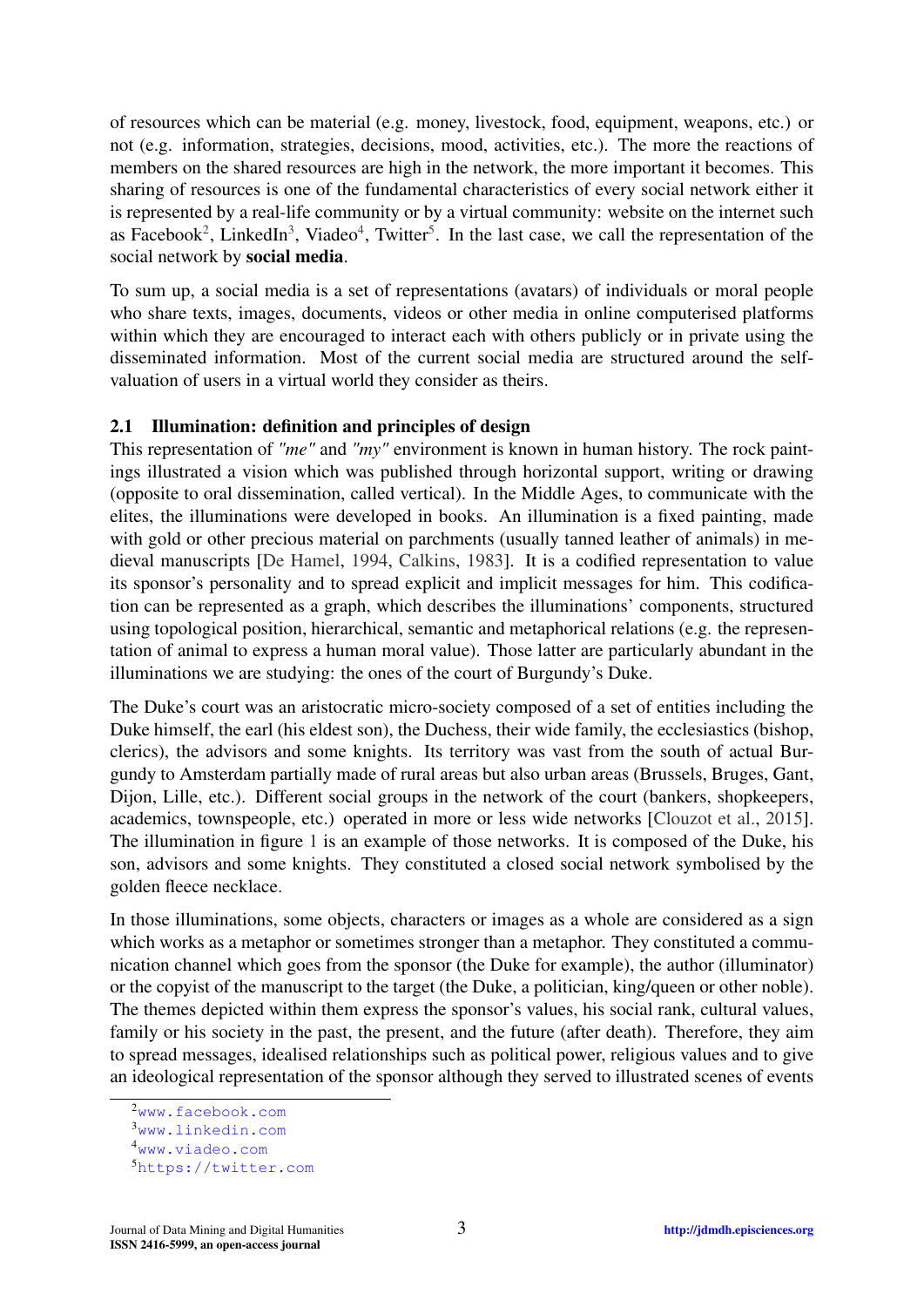in the court such as banquets, weddings or balls. Those scenes and their meanings change with the design's context and the messages to covey. In this design process, they are selected by the illuminator (the person who paints the images) according to the recipient's choices and drawn as images which are published in other political events such as the luxurious manuscript's donation to the Duke (scene described in the illumination of figure [1\)](#page-3-1), banquet or knight's meeting.

<span id="page-3-1"></span>

Figure 1: An illumination which illustrates the donation's scene of a luxurious illuminated manuscript to the Burgundy Duke, Philippe the Good. *Brussels, Royal Library of Belgium, ms. 9243, folio 185 verso, Chronicles of Hainaut by Jean Wauquelin, 1446*

### 2.2 Correspondence between illuminations and social media

Regard to all these virtues and uses, an illuminated manuscript is a medieval model of the current social media as Twitter or LinkedIn, since it is a communication and resources sharing tool.

However, an illumination itself is an animation or upkeep resource of a social network (the Duke's social network) insofar as it tells and shares a history with the social network's members. The goal is then to show the Duke's influence and to convey it. Some signs of that influence could be seen through some relations in the illumination such as:

- the allegiance of the court to the Duke: the advisors, the illuminator, the earl, the knights (except the one in green clothes), and the greyhound are faithfuls to the Duke. Their topological position (e.g. the advisors *are stand up behind* the Duke, the illuminator *is knelt down* in front of the Duke) in the image in figure [1](#page-3-1) indicate this implicit and influential relationship;
- the wealth of the Duke through the purses he wears and his outfit;
- the power of the Duke: he holds a command stick and *is stand up in the center* of the image.

### <span id="page-3-0"></span>III RELATED WORKS

The knowledge representation using ontologies is not new and several works treat it in different domains. For the social networks' modelling, a famous ontology has been created: the FOAF<sup>[6](#page-3-2)</sup> ontology. That famous ontology's authors designed it after a deep analysis of (online) social

<span id="page-3-2"></span><sup>6</sup>FOAF: Friend of A Friend is a popular ontology which describes the social relations between entities as well as their interests in a social network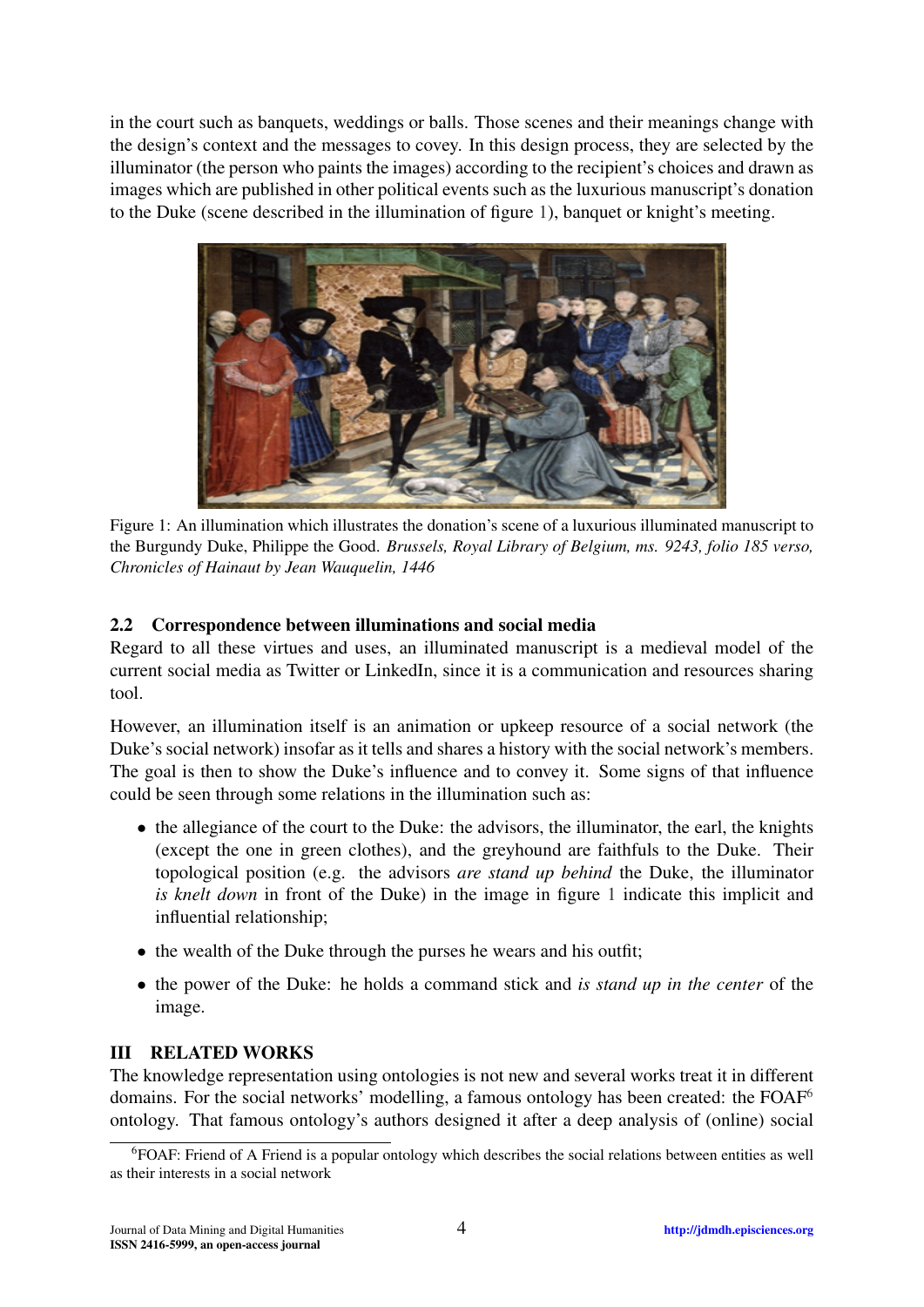network platforms. They gathered and reviewed information from the activities, events, documents (images, videos, etc.) that the network's members publish on those platforms. After understanding how these users were organised and how they communicate each with others through the published information, the FOAF ontology has been built and it is actually the data set which represents the social networks platforms. Its specification is detailed in [\[Brickley and](#page-10-5) [Miller,](#page-10-5) [2007\]](#page-10-5).

FOAF has been used by many authors who sought to treat some issues, such as trust in recommendation systems [\[Golbeck et al.,](#page-10-6) [2006\]](#page-10-6), [\[Sherchan et al.,](#page-11-5) [2013\]](#page-11-5), security [\[Kruk,](#page-11-6) [2004\]](#page-11-6), in the social network's platforms. To achieve that, those authors modified the FOAF ontology to include an initial trust scale in the relationships between entities. In our work, we use it to show the similarity between the illuminations and the social media and to extend our model in order to be more exact in our specification.

For the description of medieval images and cultural heritage's data in general, [\[Dörr,](#page-10-7) [2002\]](#page-10-7) proposes an ontology (Cultural Images and Documents object-oriented Conceptual Reference Model, CIDOC-CRM) which models information on cultural heritage. It describes the concepts and relationships which structures the documents (images, sculptures, etc.) used in the cultural heritage's domain. According to the website<sup>[7](#page-4-0)</sup> dedicated to CIDOC-CRM, it contains 90 concepts and more than 140 properties, both organised with subsumption relation. That ontology is very common because it covers every single document used in the domain of cultural heritage and it helps a lot for the digitalisation of that domain's data. The ontology we propose here also contributes to this digitalisation but it is specific to the illuminations of Burgundy's Dukes. Many other works on historical documents' modelling use CIDOC-CRM in order to extend their ontology through mapping.

The [\[Doerr et al.,](#page-10-8) [2006\]](#page-10-8) extended the CRM by combining it with another ontology which describes the digital library. This promoted knowledge integration. The [\[Damova and Dannélls,](#page-10-9) [2011\]](#page-10-9) proposed an infrastructure which enables the easy extension of a domain-specific data and the convenient querying of multiple data sets. The approach is based on a schema level and instance level alignment. That infrastructure combines several ontologies such as PROTON<sup>[8](#page-4-1)</sup> and CIDOC-CRM. The resulting ontology is applied to real data from the Gothenburg City Museum in order to handle queries on multiple data sets in the way of open linked data (LOD). Our ontology could be used in the same way. We linked it to other ontologies such as FOAF, Event<sup>[9](#page-4-2)</sup>. It could also be a data set on illuminations of the Burgundy's Duke and used as an underling ontology for a semantic information extraction's system.

Information extraction aims to retrieve some types of information from natural language text or images by processing them automatically [\[Wimalasuriya and Dou,](#page-11-7) [2010\]](#page-11-7) or semi-automatically. For example, an information extraction system might retrieve information about artworks, made by an artist, from a database while ignoring other types of information. Ontology-based information extraction has recently emerged as a subfield of information extraction in which ontologies play a crucial role in the extraction process [\[Wimalasuriya and Dou,](#page-11-7) [2010\]](#page-11-7). The proliferation of resources sharing services on the Internet increased the need for images retrieval from web pages or other repositories. The main goal in image retrieval is the finding of images

<span id="page-4-1"></span><span id="page-4-0"></span><sup>7</sup><http://www.cidoc-crm.org/get-last-official-release>

<sup>8</sup>PROTON: is an upper-level ontology which contains 542 classes and 183 properties. [http://proton.](http://proton.semanticweb.org/) [semanticweb.org/](http://proton.semanticweb.org/)

<span id="page-4-2"></span><sup>9</sup><http://motools.sourceforge.net/event/event.html>. Event ontology is centered around the notion of the event, seen here as a set of activities performed in arbitrary time/space regions by cognitive agents.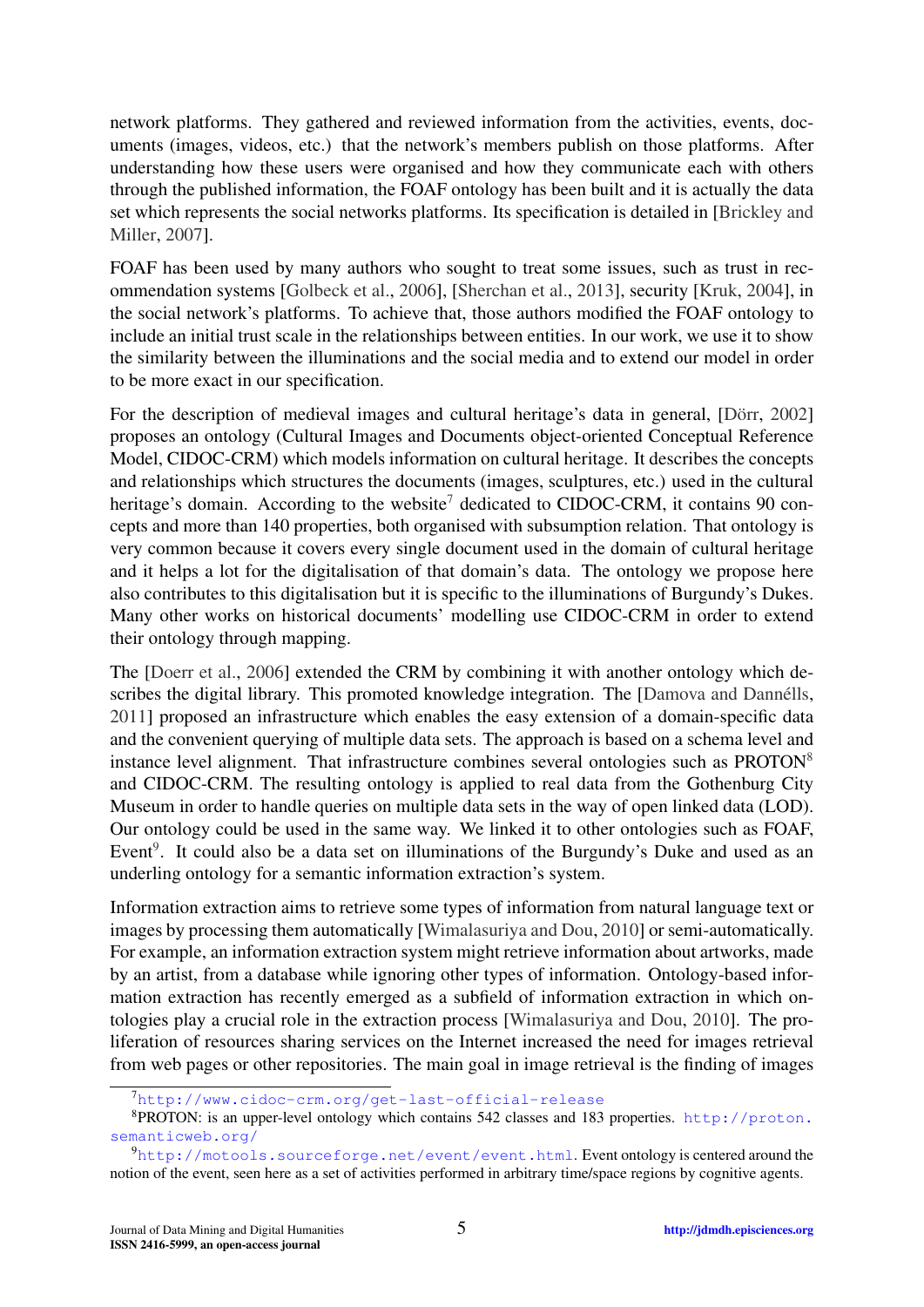based on their semantic content such as their topic or contents (objects, persons, etc.). There are two major image retrieval paradigms which attempt to capture this goal: text-based metadata image retrieval and content-based image retrieval (CBIR) [\[Manzoor et al.,](#page-11-8) [2012\]](#page-11-8). According to the goal mentioned above, CBIR is the most used and is based on ontologies for the easy description of image's contents and the simple calculation of their similarity which enables a user to find exact and related results in images extraction process according to the contents. CBIR approach is used in [\[Manzoor et al.,](#page-11-8) [2012\]](#page-11-8) to propose a system through which users will find relevant images when facing a repository of images whose content is complicated and partially unknown to them. In order to achieve that, the authors provide a semantic annotation of all images stored in the repository following an ontology built for that purpose. It is also a trend in the annotation of images within social media as applied by [\[Ghosh and Bandyopadhyay,](#page-10-10) [2017\]](#page-10-10) for the semantic annotation of images within a social media in order to facilitate their retrieval, semantically combination, and reuse by computerised systems. In the same way, our ontology could be used as support for images (illuminations) semantic annotation in order to retrieve relevant illuminations according to their contents from a repository. To do so, semantic web technologies are used.

Considering the cultural heritage's data as syntactically and semantically very heterogeneous, multi-languages, semantically very rich and highly connected because they are produced by different entities (museums, archives, archaeological digs, etc.), [\[Hyvönen,](#page-10-11) [2012\]](#page-10-11) gives an insight about when, why, and how to use those technologies in practice and efficiently publish those data on the Web. The author mentions most of the formalisms we use in our work. The main reasons which motivate us in this work are the sharing of the knowledge extracted from illuminations, their interoperability and possible integration in other similar knowledge, and the provision of a valid model which could be used by computerised systems. Moreover, the particularity of the ontology we built is its frequent evolution. We can progressively integrate concepts from other illuminations through the framework we are implementing.

### <span id="page-5-0"></span>IV SEMANTIC FORMALISATION OF ILLUMINATIONS

This section is dedicated to our semantic formalisation of illuminations. It contains a brief description of the concepts and used terms as well as some of our partial results.

## 4.1 Ontological modelling of illumination and the technical formalisms used

The term *ontology* has many definitions in the literature because it is applicable to many fields such as philosophy, information sciences, linguistics, knowledge engineering, artificial intelligence, etc. In our project, we use the definition in [\[Studer et al.,](#page-11-9) [1998\]](#page-11-9): *"an ontology is an explicit and formal specification of a shared conceptualisation"*. It represents a formal conceptualisation of a domain which refers to the environment we want to describe [\[Gruber,](#page-10-12) [1993\]](#page-10-12). In practice, it includes a hierarchical organisation of the relevant concepts in the domain, the relations between these concepts as well as rules and axioms which constrain their operations. That conceptualisation is done using four main components (called terms) which are:

- *concepts*, also called classes, they correspond to the relevant abstractions of the domain retained following the finals objectives and expected applications for the ontology. A concept's name should begin with a capital character;
- *relations* are relevant associations between concepts. They can be hierarchical (generalisation (Up-Down)/specialisation (Bottom-Up), aggregation/composition, instance of), associative, semantic (equivalent, synonym, homonym, antonym, meronym, etc.);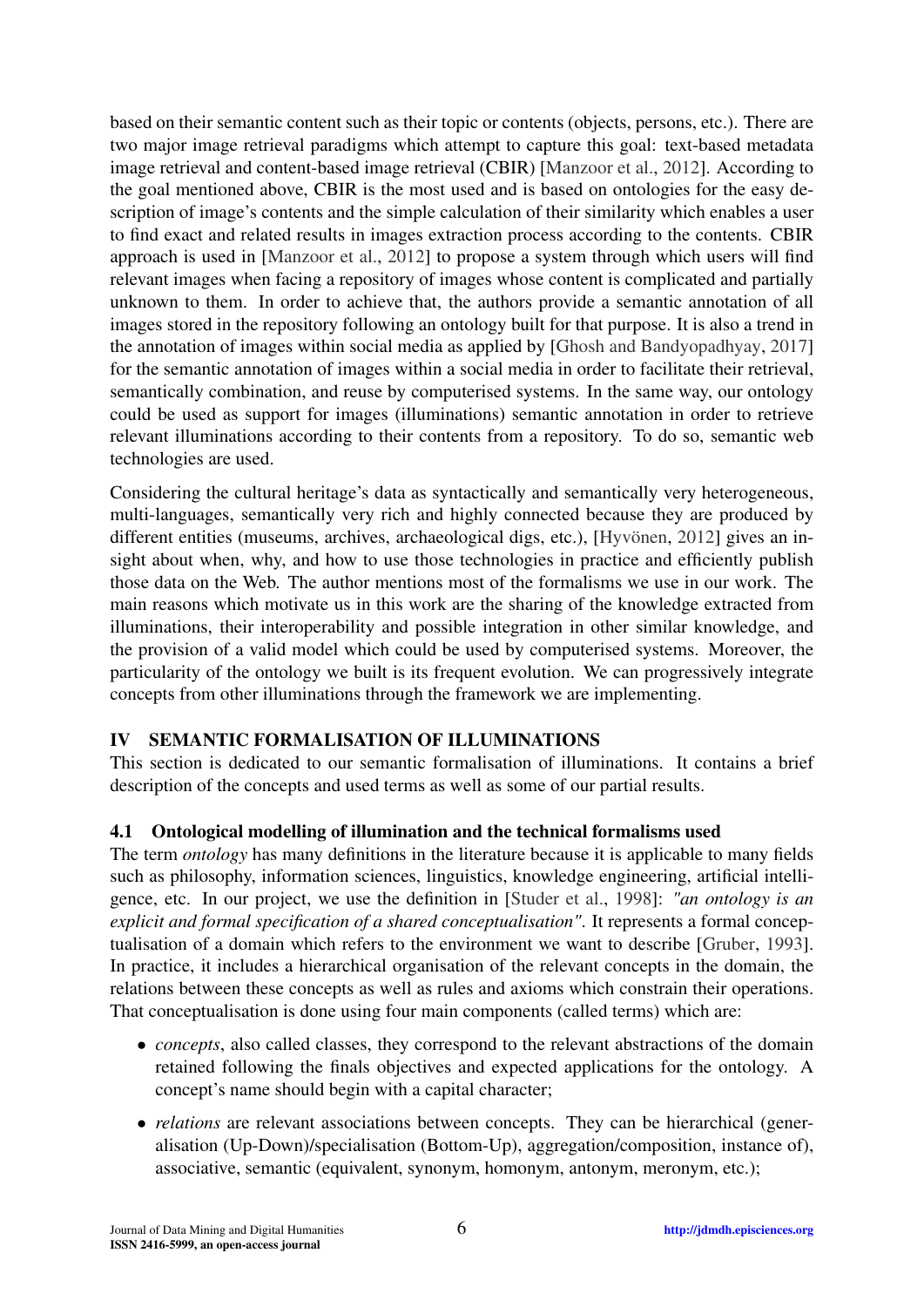- *axioms* are assertions accepted as true about the domain's abstractions. They constrain the operations of the concepts and allow to infer new knowledge from the described one in the domain;
- *instances* constitute the ontology extensional definition. They state the static or factual knowledge of the domain.

Examples of ontological terms into the illumination in figure [1](#page-3-1) are: for the concepts (*Duke, SocialStanding, Knight, Activity, Person, Animal*); for the relations of generalisation (*Duke is a Person, Greyhound is an Animal*); for the relations of aggregation (*a Project is composed of Activities*); for the relaton of synonymy (*Prince is synonym of Earl*); for the associative relations (*Illuminator offers the Book, the Book is offered to the Duke*); for the instances of concept (*banquet, game, hunting, falconry* are instances of activity).

The ontological representation of a domain must banish all semantic ambiguity. It should then provide an uniform and reusable knowledge support to the community of users for efficient sharing and communication. In our work, this constraint is ensured by the use of a formal language: the description logics (DL) through its variant SHOIN(D). That DL's variant is widely used in ontological representation because of its expressiveness, decidability and controlled complexity. Its constructors (the set of lexical symbols and operators used in the DL) give a sufficient expressiveness for the ontological description. Those constructors are *S(ALC and R+), H, O, I, N* [\[Baader et al.,](#page-10-13) [2005,](#page-10-13) [Baader,](#page-10-14) [2011\]](#page-10-14).

- S(ALC and R+): is the name of a DL's sub-variant which groups the ALC constructors (basic DL's sub-variant composed of following operations - the definition of the global concept (Top, represented by  $\top$ ), the concept of nothing (bottom,  $\bot$ ), every concept ( $Duc$ for example), the conjunction of concepts (Duc AND Knight, Duc  $\Box$  Knight), the universal quantification (All children of the Duke,  $\forall child.Duc$ ), the existential quantification (the Earl's father,  $\exists$  *f* ather,  $Earl$ ) and the negation of a concept (not Animal, ¬Animal)) and constructor R+ (it allows the composition of roles (relations). *Example:*  $father(father(X, Y), Z)$  *to state that* X *is the grandfather of* Z where  $X, Y, Z$  *are concepts and father, a relation*);
- H: is the constructor of the hierarchy between concepts. *Example: Duc is\_a Person*,  $Duc \subset Person;$
- O: is the constructor of instances. *Example: games, banquet are instances of the concept Activity,* Activite{games, banquet};
- I: is for the inverse of a role (relation). *Example: the relation* child *is the inverse of the relation*  $father$ ,  $child.\top \equiv \exists father^{-1}.\top;$
- N: is for the restriction of number. *Example: The Knights are up to 8, KnightNumber.*  $\epsilon_{-8}$ *Knight.*

Moreover, those constructors can be combined by the operators of hierarchy (subsumption, expressed by  $\subseteq$ ) or equivalence ( $\equiv$ ) to define other concepts or organise them through the rules (or axioms).

Figure [2](#page-7-0) shows a view of our ontology's concepts. It is modeled in Protege<sup>[10](#page-6-0)</sup>. Its specification is detailed in <http://medievenl.ontology.checksem.fr/>.

<span id="page-6-0"></span><sup>10</sup>Protege is an ontology editor. http://protege.stanford.edu/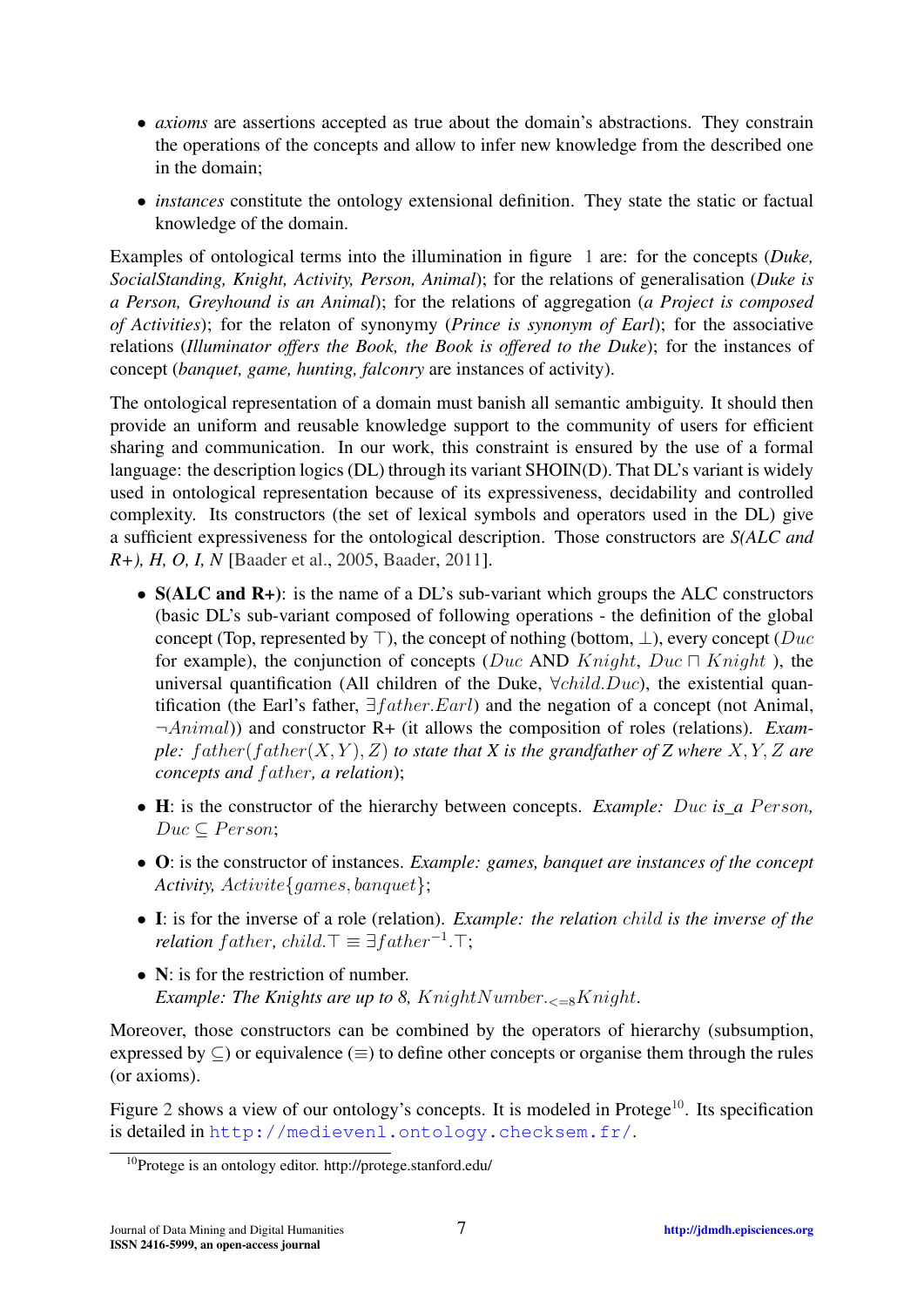<span id="page-7-0"></span>

Figure 2: A view of the concepts in our ontology on the illumination in figure [1.](#page-3-1) Those concepts are organised through the subsumption relation (is*\_*a).

Once this modelling is finished, it is saved in a formal syntax's form in a language<sup>[11](#page-7-1)</sup>, such as RDF/XML, turtle or OWL, generated by Protege. The final model is extensible and can be combined with others such as FOAF with which it has many common terms (e.g. *foaf:Person, foaf:member, foaf:interest, foaf:Group, foaf:depict, foaf:Image*).

In addition, we are developing a framework<sup>[12](#page-7-2)</sup> which enables to upload an illumination, delim-

<span id="page-7-2"></span><span id="page-7-1"></span><sup>&</sup>lt;sup>11</sup>RDF/XML, turtle and OWL are computer languages used in ontologies development.

 $12$ Illumination3.0, our platform (the implementation is in progress) for the annotation of medieval illuminations, <http://illumination2.checksem.fr/illumination/app/accueil>.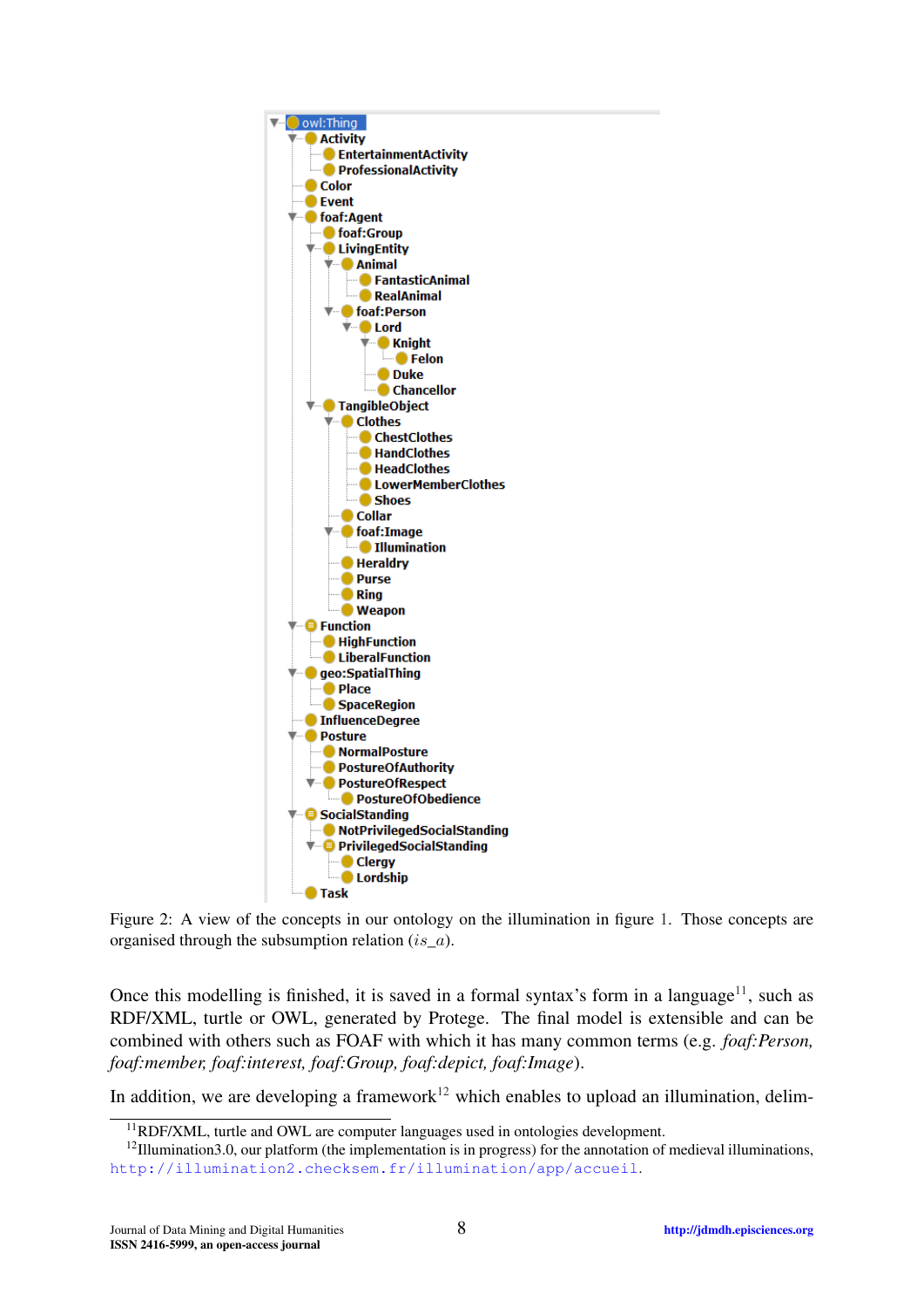ited its concepts and connect them each to others with relations. This annotation of the concepts and their relations are manually done, but it is done following a list of concepts and relations provided by the medievalists (experts in medieval illuminations analysis) for the consistency of the annotated concepts and relations. Figure [3](#page-8-0) shows an annotated illumination within that framework. The concepts and relations annotated are saved in  $\text{JSON}^{13}$  $\text{JSON}^{13}$  $\text{JSON}^{13}$  file which is created to enable the extension of the ontology on its Tbox (set of concepts in the ontology and their relations) and Abox (set of instances, facts or individuals in the model).

<span id="page-8-0"></span>

Figure 3: An interface of our framework *Illumination3.0* ([http://illumination2.checksem.](http://illumination2.checksem.fr/illumination/app/annotation) [fr/illumination/app/annotation](http://illumination2.checksem.fr/illumination/app/annotation)) with an illumination annotated within it

The built model can be queried by  $SPARCL<sup>14</sup>$  $SPARCL<sup>14</sup>$  $SPARCL<sup>14</sup>$  in order to extract targeted components and to answer specific questions such as *activities represented in the illumination; who are the faithful persons to the Duke ?* Another interest of an ontology is its ability to discover new knowledge from the ones initially described. This discovery is ensured thanks to some logical formalisation called *inference's rules* and their execution within an inference engine (a tool used to make logical deductions about knowledge assets). In our work, those these rules are built in SWRL<sup>[15](#page-8-3)</sup>(Semantic Web Rules Language) in order to reason on our ontology's components. In the illumination in figure [1,](#page-3-1) some examples of symbolic relations and their formalisation with Horn clauses are in table [1.](#page-9-0)

#### 4.2 Example of formalisation of symbolic relations: metaphors

The formulation of logical rules in the form of Horn's clause enables us to interpret metaphors in illuminations. A metaphor is a rhetorical figure which makes an implicit and perceptible comparison between two different concepts. Although the two concepts related by the comparison belong to different semantic fields, they share common characteristics which create an analogy between them [\[Perrenoud,](#page-11-10) [2002\]](#page-11-10). For example, one can praise the bravery of a man by

<span id="page-8-2"></span><span id="page-8-1"></span><sup>&</sup>lt;sup>13</sup>JSON (JavaScript Object Notation) is a lightweight data exchange format. It is easy to read, write and analyse <sup>14</sup>SPARQL is the language used to query an RDF (Resource Description Framework) database. It is similar to

the SQL language used to query relational databases

<span id="page-8-3"></span><sup>15</sup>SWRL (Semantic Web Rules Language) is the language which allows us to build Horn clauses (logical rules of inferences). It helps to extend the expressiveness of some OWL's (Ontology Web Language) variants. It allows them to create complex rules. OWL is another language dedicated to the ontology's development. It has many variants: OWL-DL (corresponds to SHOIN (D)), OWL-Lite (uses fewer constructors), OWL-Full (Complete OWL, which is undecidable).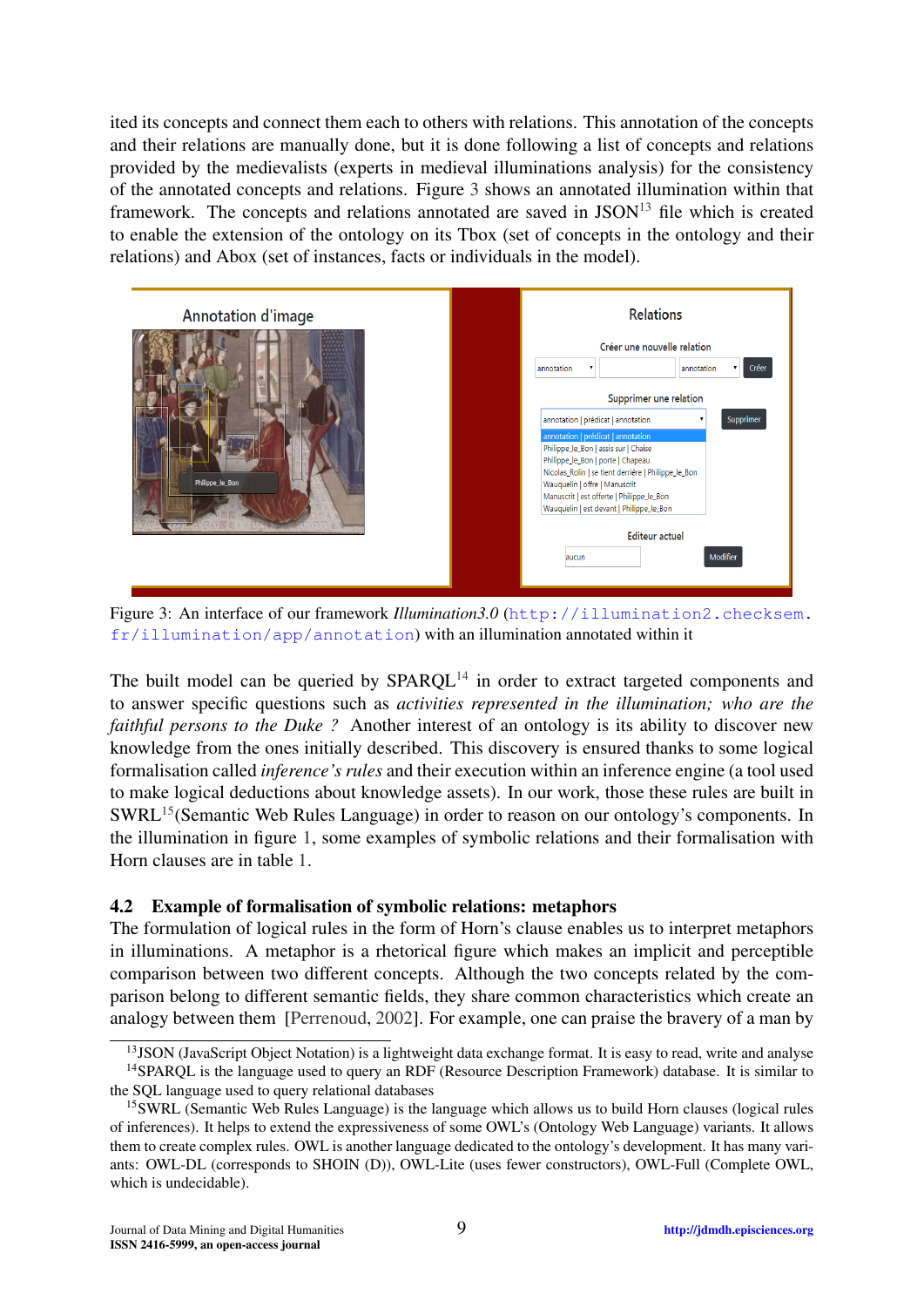<span id="page-9-0"></span>

| <b>Symbolic relationships</b>  | <b>Formalisation in Horn Clauses</b>                                 |
|--------------------------------|----------------------------------------------------------------------|
| A knight has the right to kill | $hasRightToKill(X)$ :- Knight(X)                                     |
| A knight is a monk wearing     | $Knight(X)$ :- Monk(X), GoldenNecklace(Y), wear(X,Y)                 |
| the necklace of the Golden     |                                                                      |
| Fleece                         |                                                                      |
| A person carrying a weapon     | $hasRightToKill(X):$ - Person(X), Weapon(Y), carry(X,Y)              |
| has the right to kill          |                                                                      |
| We are obedient to a person    | beingObedient $(X, Y)$ :- Being $(X)$ , Person $(Y)$ , ObedientPosi- |
| in front of whom we stand in   | tion(Z), beh(X,Z)                                                    |
| a obedient position            |                                                                      |
| Being obedient to someone      | $faithful(X, Y)$ :- beingObedient(X,Y)                               |
| implies to be faithful to him  |                                                                      |
| A felon wears green clothes    | $beingFelon(X)$ :- $Person(X)$ , Clothes(Y), GreenColor(Z),          |
|                                | hasColor(Y,Z), wear(X,Y)                                             |
| A person in mourning dresses   | beingInMourning $(X)$ :- person $(X)$ ,<br>$Clothes(Y)$ ,<br>Black-  |
| all in black                   | Color(Z), hasColor(Y,Z), wear(X,Y)                                   |

Table 1: Some examples of symbolic and implicit relations in the illumination depicted in figure [1](#page-3-1) and their formalisation with Horn Clauses. We suppose that all the explicit concepts and relations in the right side of a clause are clearly defined. Examples:  $GreenColor(X)$  represents the green color,  $hasColor(X, Y)$  states a thing X has the color Y,  $Monk(X)$  is the concept which represents a monk, etc.

designating him by a lion, but man and lion remain concepts which are totally different (man is a human while the lion is an animal). Although there is no real consensus from linguists on an universal typology of metaphors, two main types can be enumerated: metaphor in praesentia and metaphor in absentia [\[Perrenoud,](#page-11-10) [2002\]](#page-11-10).

In a **metaphor in praesentia** [\[Perrenoud,](#page-11-10) [2002\]](#page-11-10), the two concepts (compared and comparing) are presents and it is possible to perceive quite easily their link. That makes the comparison less allusive and relatively attenuates the power of the metaphor. *Example: "The butterfly, flower without stem" (Nerval).* The butterfly is compared to a flower to enhance its splendor. This metaphor can be expressed in description logics by:

> $Flower \equiv Butterfly$ *Flower*  $\Box$  *Butterfly*  $\equiv \exists being$

The metaphor in absentia [\[Perrenoud,](#page-11-10) [2002\]](#page-11-10) is characterised by the unique presence of the comparing concept and the absence of the compared one whose existence is insinuated by the context. *Example: "My bitter mind, a worried and crazy wing flies over the sea" (Verlaine).* The comparing "mind" is clearly expressed while the compared "bird" can be guessed through the words "wing" and "fly" which are part of its lexical field. It is a metaphor which is not openly expressed. The link between the comparing and compared concept is made by logical inference. This example can be expressed in description logics as shown below:

> *Bird* ⊆ ∃*hasWing*. $\top$   $\top$  ∃*canFly*. $\top$  $\exists$ *hasWing*. $\top \sqcap \exists$ *canFly*. $\top \equiv Mind \sqcap Lighness$ .

By transitivity we could deduce that  $Bird \subseteq Mind \sqcap Lighness$ .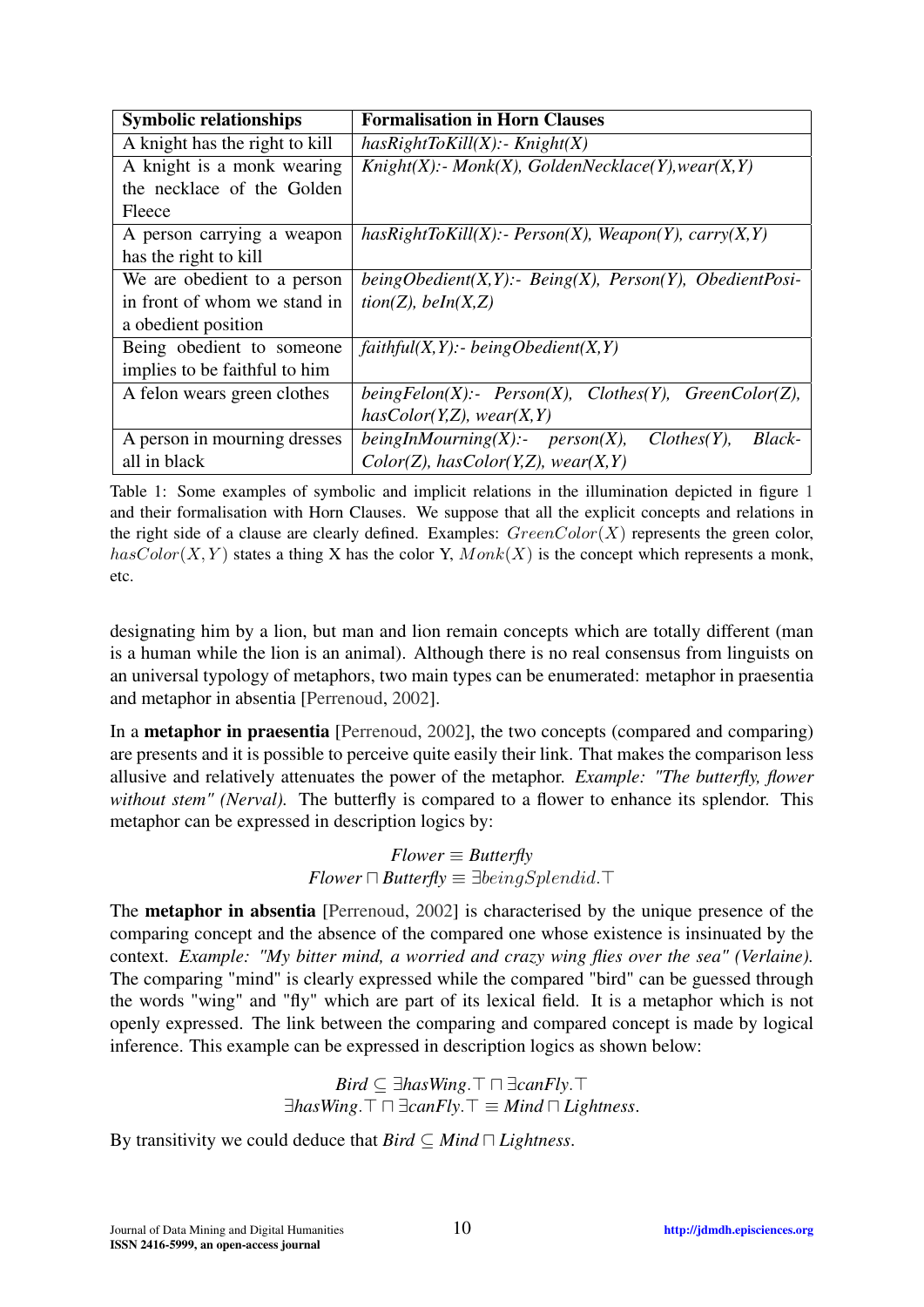Besides the textual form, the expression of a metaphor can be visual. For example, there are images which contain metaphors observable through shapes or symbols that embody phenomena, events, characters, or other. As incoming work, we will formalise the expression of visual metaphors within our medieval illuminations by the means of SWRL rules.

#### <span id="page-10-0"></span>V CONCLUSION AND FUTURE WORKS

This paper presented the application of knowledge engineering's techniques to medieval illuminations of Burgundy's Duke. First, we identified and showed the process of design and distribution of those illuminations as a medieval model of a social network which obeyed the same motivations and codes as the current social media. Nevertheless, this system of expression uses more complex types of relations such as metaphors. Second, we proposed a formal ontology for those illuminations. That ontology described in SHOIN(D) allows the medievalists and the general public to annotate the components of illuminations using a Web framework and to encode the reasoning associated to metaphors in the form of logical rules.

As future work, we plan to combine our ontology with a system which semantically represents the current social media. The goal is to eventually propose a functional extension of those social media and improve the calculation of the influence of their users through qualitative analysis.

#### Acknowledgments

This work is funded by the CNRS as part of a PEPS project, the French Embassy in Bamako and the Malian government for the co-funding of a thesis, the Burgundy Franche-Comté, and the University of Burgundy. We would like to thank all these institutions as well as Mr. Rafik Zebidi and Mr. Florian Lacroix for their help in the metaphors formalisation and implementation parts.

#### References

<span id="page-10-14"></span>Franz Baader. What?s new in description logics. *Informatik-Spektrum*, 34(5):434–442, 2011.

- <span id="page-10-13"></span>Franz Baader, Ian Horrocks, and Ulrike Sattler. Description logics as ontology languages for the semantic web. In *Mechanizing Mathematical Reasoning*, pages 228–248. Springer, 2005.
- <span id="page-10-1"></span>Eytan Bakshy, Itamar Rosenn, Cameron Marlow, and Lada Adamic. The role of social networks in information diffusion. In *Proceedings of the 21st international conference on World Wide Web*, pages 519–528. ACM, 2012. Dan Brickley and Libby Miller. Foaf vocabulary specification 0.91, 2007.

<span id="page-10-5"></span><span id="page-10-3"></span>Robert G Calkins. *Illuminated books of the middle ages*. Thames and Hudson London, 1983.

<span id="page-10-4"></span>Martine Clouzot, Rafik Zebidi, and Christophe Nicolle. (poster session): Characterization of semantic relations in medieval illuminations. In *Proceedings of the 1rst International Conference of Science and Engineering of Arts Heritage and Archaeology*, number 1. SEAHA, 2015.

<span id="page-10-9"></span>Mariana Damova and Dana Dannélls. Reason-able view of linked data for cultural heritage. In *Third International Conference on Software, Services and Semantic Technologies S3T 2011*, pages 17–24. Springer, 2011.

<span id="page-10-2"></span>Christopher De Hamel. *A history of illuminated manuscripts*. Phaidon Press London, 1994.

- <span id="page-10-8"></span>Martin Doerr, Jane Hunter, and Carl Lagoze. Towards a core ontology for information integration. *Journal of Digital information*, 4(1), 2006.
- <span id="page-10-7"></span>Martin Dörr. The cidoc crm-an ontological approach to semantic interoperability of metadata, 2001. *AI Magazine, Special Issue on Ontologies, Nov*, 2002.
- <span id="page-10-10"></span>Mrs Sayantani Ghosh and Samir K Bandyopadhyay. A proposed method for semantic annotation on social media images. *International Journal Of Engineering And Computer Science*, 6(6), 2017.
- <span id="page-10-6"></span>Jennifer Golbeck, James Hendler, et al. Filmtrust: Movie recommendations using trust in web-based social networks. In *Proceedings of the IEEE Consumer communications and networking conference*, volume 96, pages 282–286, 2006.
- <span id="page-10-12"></span>Tom Gruber. What is an ontology. *WWW Site http://www-ksl. stanford. edu/kst/whatis-an-ontology. html (accessed on 07-09-2004)*, 1993.
- <span id="page-10-11"></span>Eero Hyvönen. Publishing and using cultural heritage linked data on the semantic web. *Synthesis Lectures on the Semantic Web: Theory and Technology*, 2(1):1–159, 2012.